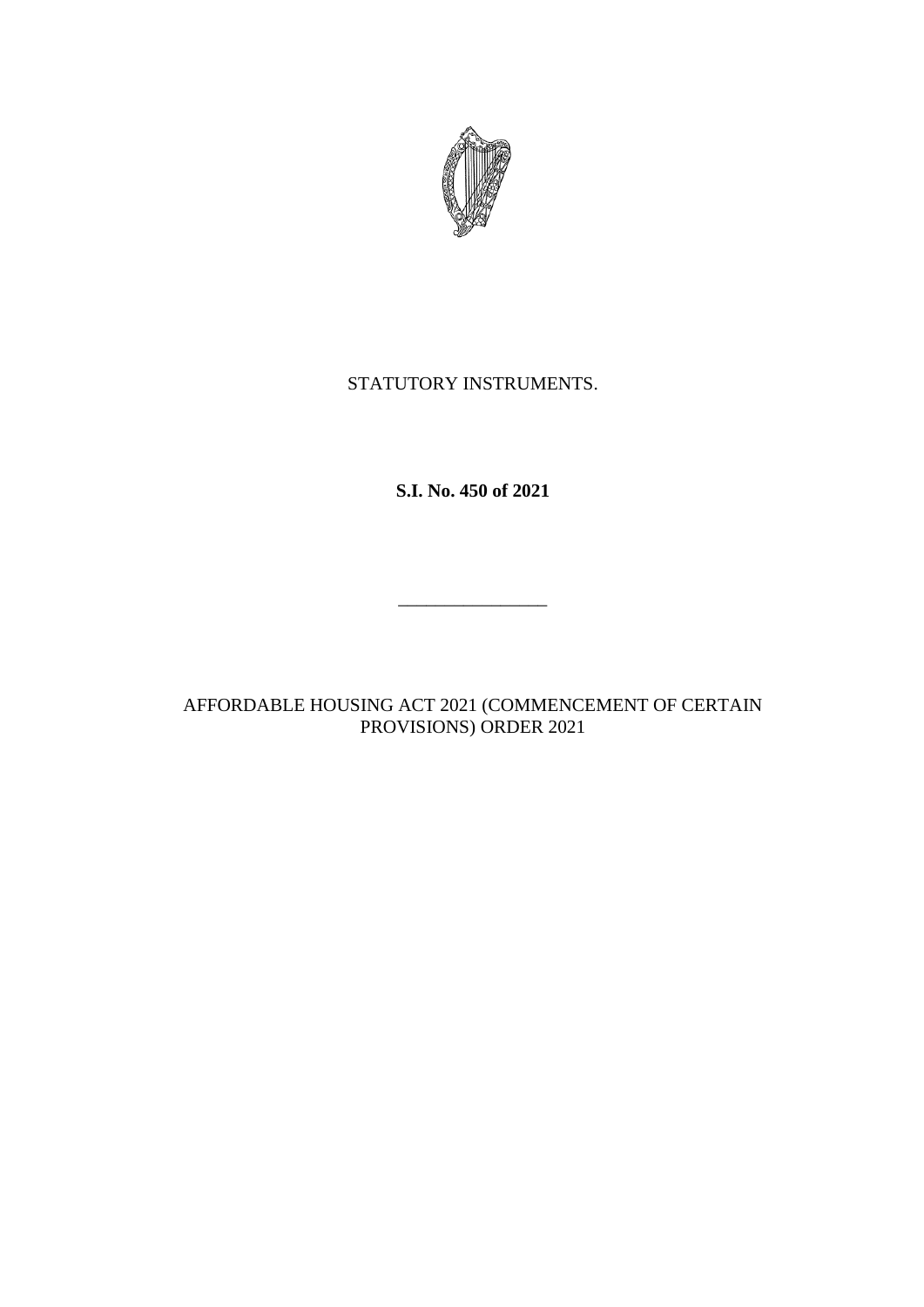## S.I. No. 450 of 2021

## AFFORDABLE HOUSING ACT 2021 (COMMENCEMENT OF CERTAIN PROVISIONS) ORDER 2021

I, DARRAGH O'BRIEN, Minister for Housing, Local Government and Heritage, in exercise of the powers conferred on me by section 1(3) of the Affordable Housing Act 2021 (No. 25 of 2021), hereby order as follows:

1. This Order may be cited as the Affordable Housing Act 2021 (Commencement of Certain Provisions) Order 2021.

2. The 3rd day of September 2021 is appointed as the day on which Parts 2 (other than subsections  $(2)(c)$ ,  $(6)$  and  $(7)$  of section 6), 4, 6, 7 and 8 of the Affordable Housing Act 2021 (No. 25 of 2021) shall come into operation.



GIVEN under my Official Seal, 2 September, 2021.

DARRAGH O'BRIEN, Minister for Housing, Local Government and Heritage.